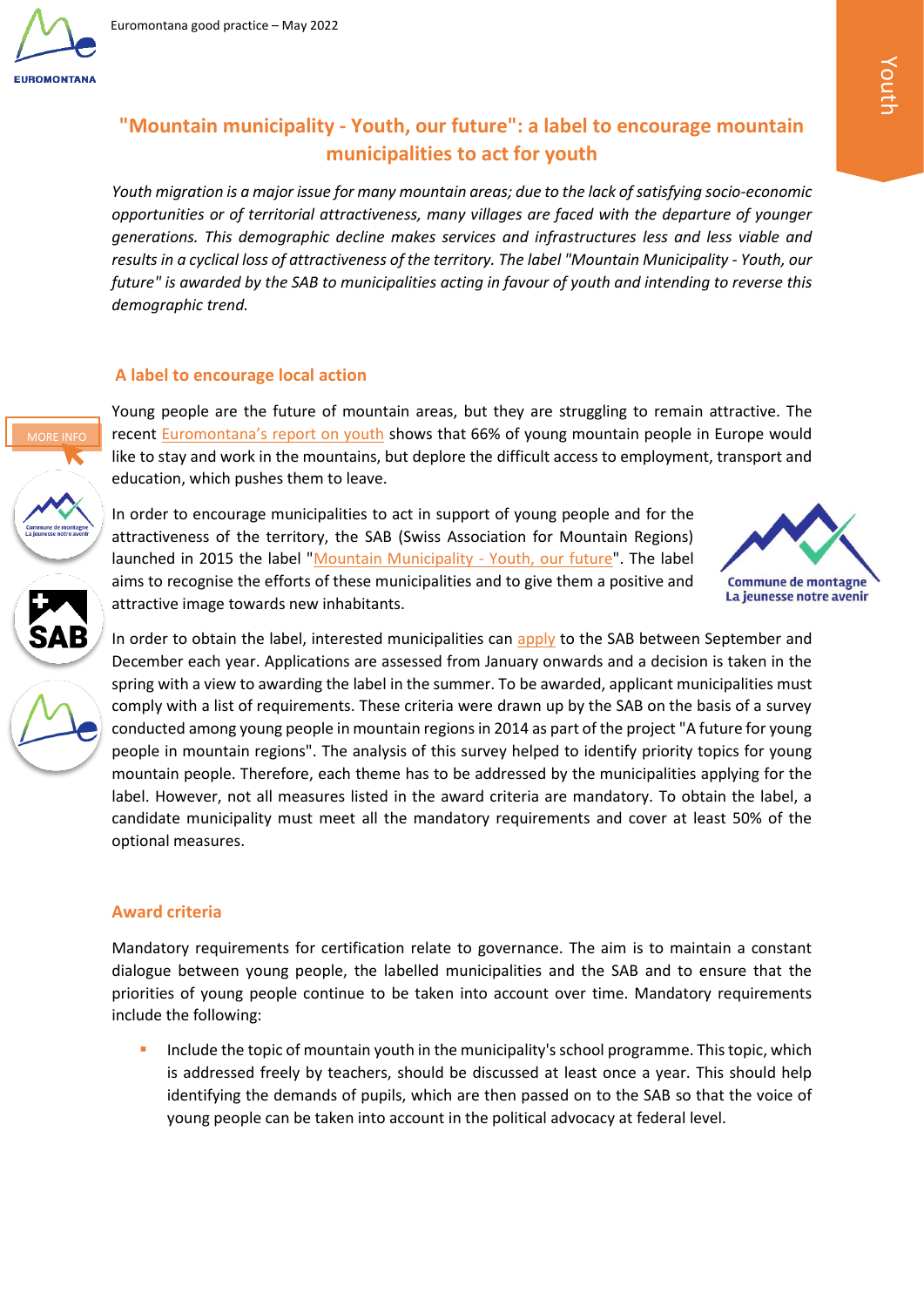Delegate a young person from the municipality to the [SAB Youth Forum.](https://www.jugend-im-berggebiet.ch/le-forum-des-jeunes-du-sab/?lang=fr) In addition, the municipality must ensure dialogue with its delegate to the SAB Youth Forum in order to exchange information on the measures planned in the other labelled municipalities.

Optional criteria are more thematic. Municipalities are free to choose the topics that are relevant to them and to combine them as they wish, depending on the specific challenges of their territory and the profile and age of the young people on whom they wish to focus their efforts. In order to obtain the label, municipalities must cover at least 50% of the optional topics. However, the commitments made by the municipalities do not necessarily have to be implemented within their territory; indeed, they have the possibility to look for solutions on a regional scale, for example by financially supporting the construction of an infrastructure in the neighbouring municipality. The following topics are included in the list of optional themes:

- School infrastructure: municipalities must prove that they are committed to maintaining their school. The existence of a school avoids long journeys to the next town or village for families, contributes to the vitality of a community and attracts young adults. If the local school is already closed, municipalities can nevertheless introduce measures to facilitate and shorten the journey to neighbouring schools.
- Childcare: the municipalities should improve childcare facilities, either through private childcare or through the creation of a kindergarten.
- **Employment: Municipalities should support youth employment, for example by taking** measures to encourage local businesses to create apprenticeship or internship placements, or by promoting economic diversification and the establishment of new business sectors.
- **■** Mobility and accessibility: municipalities should improve public transport provision.
- **•** Housing: municipalities should facilitate access to housing for young adults.
- **•** Leisure: municipalities should offer a range of leisure activities and should support related initiatives, for example by carried out associations or private individuals.
- Intergenerational exchange: municipalities should encourage intergenerational exchanges by creating a framework in which this exchange can take place, for example, a café, a demonstration or an event.

The label is valid for 10 years. Labelled municipalities must comply with the mandatory criteria throughout the duration of the label, on pain of withdrawal. After 10 years, the municipality must again comply with the requirements of the label by submitting a file summarising the measures taken during the previous period and the ambitions for the next.



Credits SAB (Swiss Association for Mountain Regions)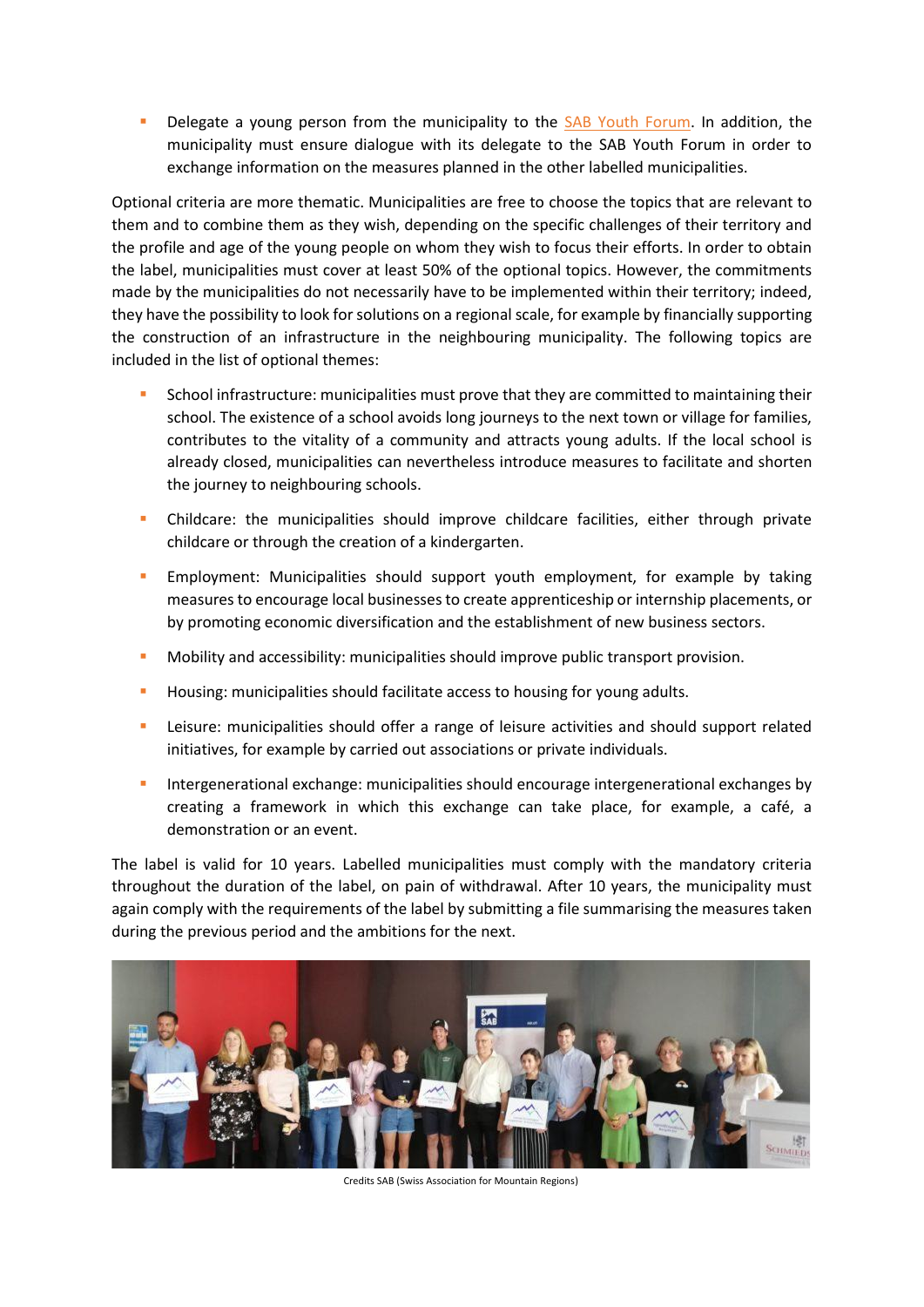## **Results**

28 municipalities in 6 cantons have received the label "Mountain Municipality - Youth, our future". The actions implemented in these municipalities depend on the needs of young people and the target group of each municipality.

For example, the municipality of Hergiswil has supported a housing cooperative offering affordable housing for young adults and is committed to providing low-cost land to ensure the municipality's population growth.

In order to promote the professional insertion of young mountain people, the municipality of Leukerbad organises annual workshops for young people to familiarise them with local jobs and companies. Thanks to this measure, about 40 students find their apprenticeship placement in Leukerbad every year. Likewise, the municipality of Safiental has integrated a presentation of the region's jobs and sectors into its career orientation courses.

Several municipalities are working to promote youth mobility. Since 2019, Albinen is financing and operating an on-demand night taxi service, which connects the community with Leukerbad and Flaschen. In Flühli-Sörenberg, night buses are available for young people on weekends.

Educational activities are also carried out in order to maintain the attractiveness of the area for young families. The municipality of Andermatt, for example, promotes cooperation with the other municipalities in the Urseren valley in order to maintain a school in the village. This includes the organisation of transport from Realp. The municipality has also invested funds to extend and refurbish the village school.

Other measures aim to better involve young people in local decision making, for example through the creation of youth councils at the municipal level, as done by the municipalities of Safiental and Poschiavo.

An overview of all measures is available in the recent SAB report "Successful solutions to meet the [needs of young people living in mountains"](http://www.sab.ch/fileadmin/user_upload/customers/sab/Dokumente/Publikationen_SAB/Pub_abJuli2020/ST251_des_recettes_a_succes_pour_repondre_aux_besoins_des_jeunes_vivant_en_montagne.pdf).

#### **Resources and governance**

"Mountain Municipality - Youth, our future" is a label registered by the SAB. It is awarded by the SAB Youth Forum, which is composed of young delegates from the labelled municipalities.